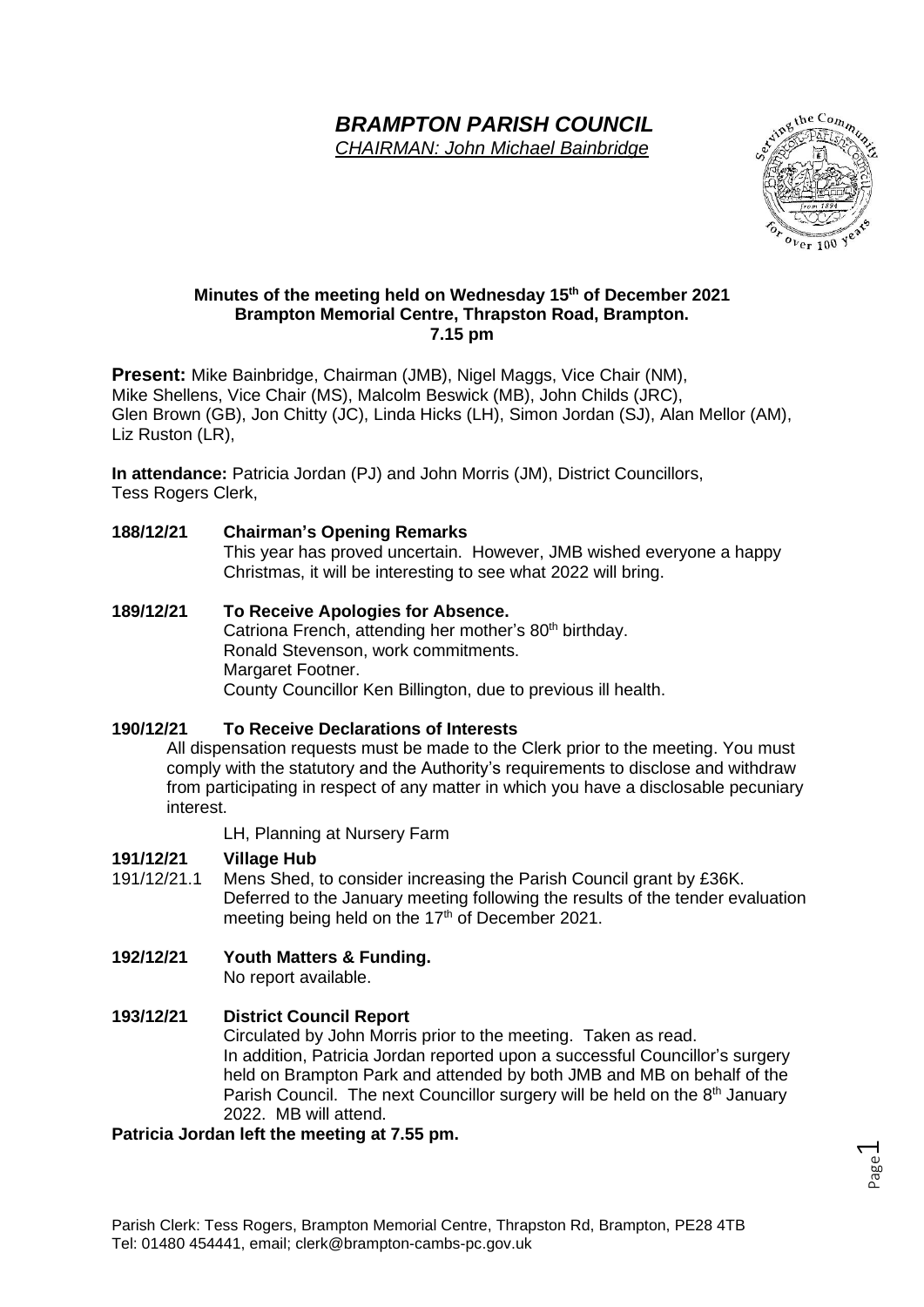#### **194/12/21 County Councillor Report.**

Not in attendance at the meeting and no written report was received prior to the meeting. However Mr Billington had contacted JMB and wished everyone a happy and healthy Christmas.

## **195/12/21 To Approve the Minutes of the Meeting held on the 18th of Nov 2021.** Amendments made by hand:

To those present - Macolm Beswick, should read Malcolm Beswick. To 174/11/21.1 …..from British Rail on whether traffic lights are to be installed at …. Should read from British Network Rail regarding …. Following which it was resolved to accept the minutes as being a true record

of the meeting.

#### **196/12/21 To Receive an Update about the Progress of Resolutions from the last Meeting.**

- 196/12/21.1 150/10/21.2 P Menczer to email John Morris re Afghan families settling into village, Outstanding. **Action: P Menczer**
- 196/12/21.2 177/11/21.1 154/10/21.2 A survey regarding youth activities is to be carried out at local schools. Outstanding. **Action: P. Downes**
- 196/12/21.3 177/11/21.2 155/10/21.4 the refuge crossing point at Saracen Gardens is too small, those that put it in did it incorrectly. The Parish Council will write to the County Council. JMB said the refuge point was the correct size when designed. The clerk will draft a letter to the County Council. **Action: Clerk**
- 196/12/21.4 177/11/21.3 Ken Billington to chase up the County council carrying out a safety audit of the access point leading from Belle Isle to West End. Outstanding, JMB will contact Mr Billington regarding the results of any action taken so far.

**Action: JMB**

- 196/12/21.5 177/11/21.3, 158/10/21.2, 135/09/21.1 NM to engage with the Belle Isle Residents Association re the access point leading from Belle Isle to West End. This is proving dangerous and should, perhaps, be closed NM to attend the Belle Isle residents AGM on the 24th of January 2022. **Action: NM**
- 196/12/21.6 177/11/21.4, 158/10/21.3 138/09/21.5 Hidden milestone, action still required. To be returned to the next Greens & Footpaths meeting, 7<sup>th</sup> February 2022 for further discussion. **Action: G & F**
- 196/12/21.7 177/11/21.5 136/09/21.1 JMB to liaise with Laura Hampshire at HE re outstanding issues relating to new bridleways and footpaths. Outstanding.

#### **Action: JMB**

196/12/21.8 177/11/21.6, 138/09/21.1 JMB to write to Highways England regarding the unfinished footpath from West End to the A14. Outstanding.

#### **Action: JMB**

- 196/12/21.9 177/11/21.7, 159/10/21.2.2 Street lights at Kyle Crescent not working. JMB to deal once he receives the job number given by Amey. Has phoned on a number of occasions but has received no response. Will continue to attempt contact.
- 196/12/21.10 178/11/21.1 JC will provide a specification for a ceiling mounted projector blue toothed enabled. JC reported prices range from £69.00 to £600.00. JRC will provide JC with the specification of the projector to be installed into the Lady Olivia Centre. JC will seek costings based on this.
- 196/12/21.11 179/11/21.5.2 A brief discussion was held regarding the lighting of the beacon at the Lady Olivia Centre and for how long it would be lit. A question was asked as to whether the land upon which the beacon stood would be owned by the Parish Council at the time of the celebrations. GB and MS will lobby the District Council regarding this using the Jubilee Celebrations as a lever. Outstanding.
- 196/12/21.12 179/11/21.5.3 The Events Group will be asked what they will be organising for the platinum jubilee, in order that any event arranged by the Parish Council doesn't clash. Information received. The Events Group will not be arranging any events for Brampton Park but would welcome volunteers from the estate approaching /joining the group and taking such events on.

Page  $\bigcap$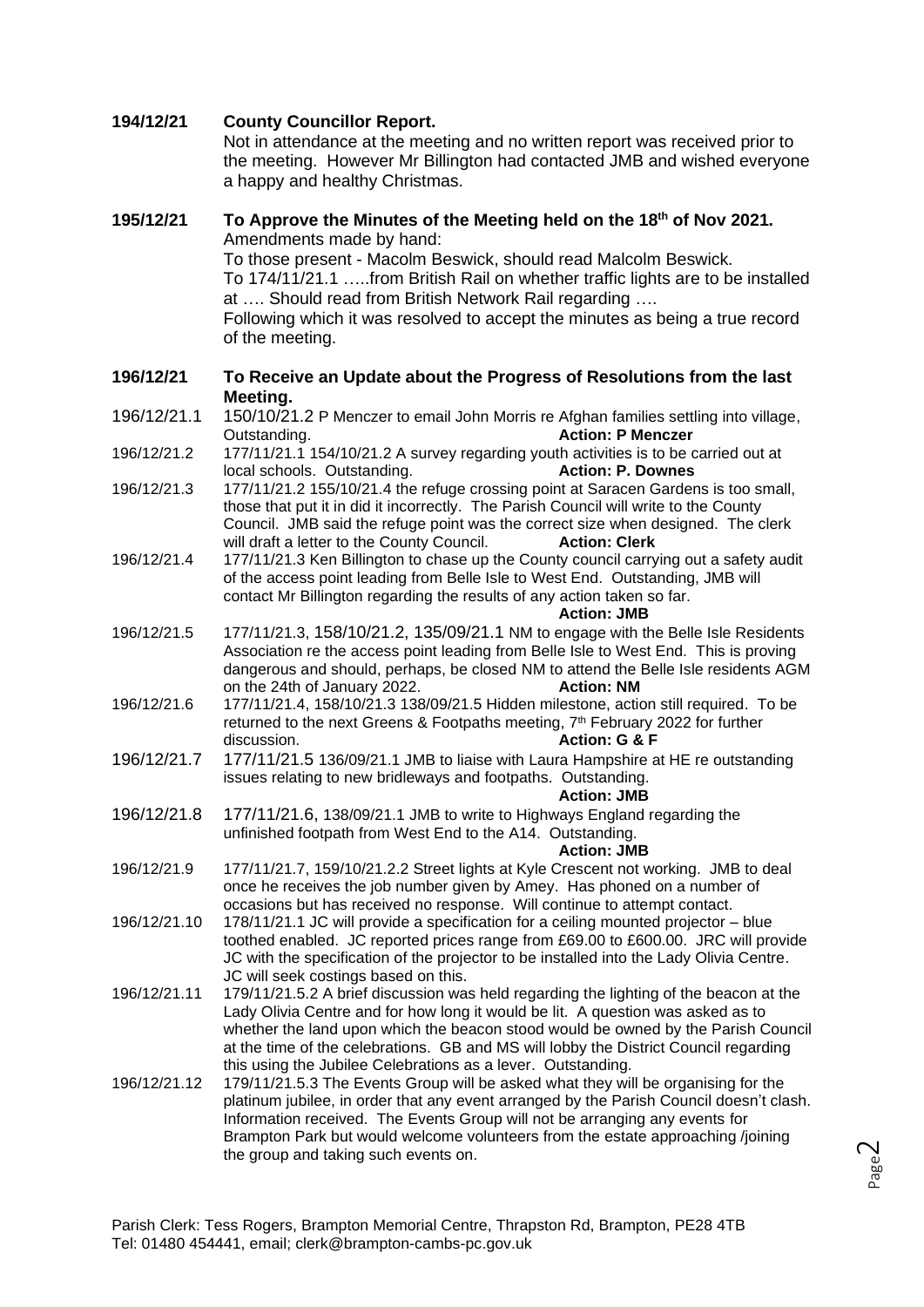196/12/21.13 NM reported that he had cycled past the old officer's mess in the dark and there are no streetlights. The clerk said that she had spoken to Campbell Buchanan on the matter and was told there are no plans to install lighting. However, it was agreed to write to Campbell Buchanan and will liaise with MS before doing so. Outstanding. **Action: Clerk/MS**

#### **John Morris left the meeting at this point.**

#### **197/12/21 To receive and consider recommendations from the following committee meetings**

197/12/21.1 Finance held on the 1<sup>st</sup> of December.

The meeting was held to finalize the 2022/23 budget and precept request. The finance committee would like to recommend a budget figure of £364000.00, and a precept request of 2% increase on the current year. The precept request is for £303,791.17. Based on 2477 band D homes each will pay £10.22 per month.

MS proposed acceptance of the above figures, NM seconded this, One Councillor abstained from agreeing to acceptance, However eight approved the proposal. In addition, NM offered his thanks to those members who had worked on the figures.

197/12/21.2 Sports & Recreation Committee held on the 22<sup>nd</sup> of November. The minutes had been circulated prior to the meeting, therefore taken as read. NM proposed acceptance of the minutes, LR seconded this, all agreed. (*Note since discussion at the Sports & Recreation committee meeting it was discovered that the Ram (6.1) would be unavailable for some months therefore it has been agreed to have the floodlight lowered and the remaining CCTV affixed to it in January. Decision to purchase the Ram will be discussed once again in the future).*

#### **198/12/21 Parish Council Matters**

- 198/12/21.1 Queens Jubilee celebrations and road closures. JMB said that the Parish Council would be coordinating all road closures for any events taking place in the village. Therefore, an item had been placed in the December edition of the Brampton Magazine asking all groups anticipating organizing events which would require road closures, to advise the Parish Council of this by February 2022 as the County Council requires 3 months' notice to issue road closure permissions.
- 198/12/21.2.1 To agree the calendar of meetings for 2022.th Wednesday Circulated prior to the meeting. A vote was taken to agree to moving the Parish Council meetings from the 3<sup>rd</sup> Wednesday of each month to the 4<sup>th</sup>. 8 were in favour, 2 against with 1 abstention. The vote was carried.
- 198/12/21.2.2 The calendar circulated showed the above taking place from April (if agreed). A vote was taken for moving this to May following the local elections. 6 were in favour, 1 against with 3 abstentions. The vote was carried.
- 198/12/21.3 Registration of land at 32 Buckden Road. The original conveyance document had been found at the Council's previous solicitors. A discussion was held surrounding the sale of the land. MS proposed that the land in question should be valued, following which the matter will be returned to full council. NM seconded this and all agreed. The Clerk will inform the prospective buyers of this.

#### **Action: Clerk**

#### 198/12/21.4 Garner Close boundary fencing. Following the recent clearing out of the hedgerow bordering the boundary line,concerns from residents regarding their lack of privacy have been received by the Parish Council office staff. MB has discussed possible solutions with some of the residents. It was agreed, at this meeting, that NM,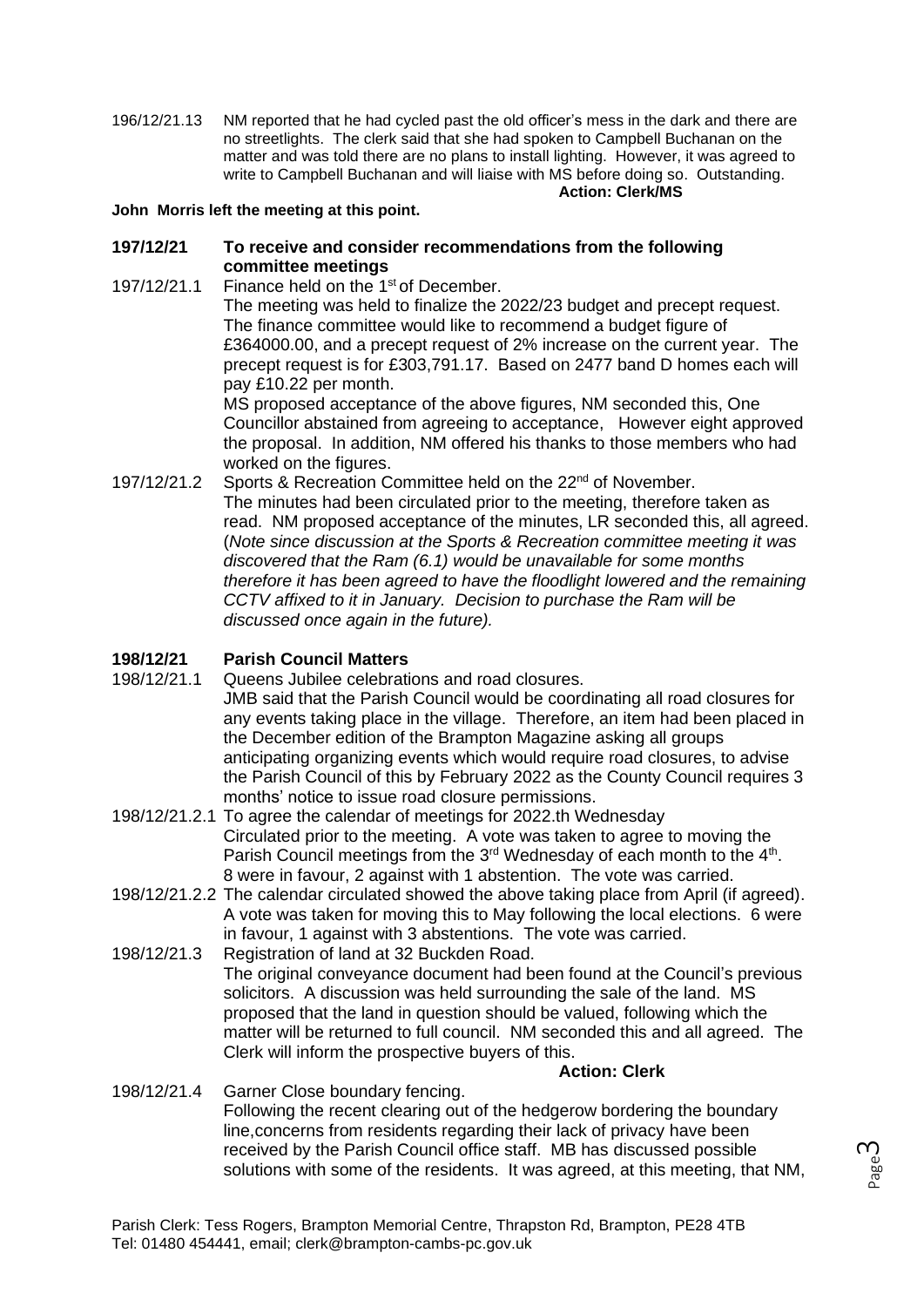MB and JRC will work together to calculate costings of different fencing solutions which will then be discussed at the next Sports & Recreation Committee meeting before any recommendations are made to full Council. **Action: MB, NM, JRC**

- 198/12/21.5 To adopt a CCTV policy A draft document had been circulated prior to the meeting. MS said an inclusion is needed to stipulate how long any recordings taken from the system would be held. The Clerk will enquire on the legislation regarding this and, once included in the document, will return it for adoption at a future meeting. **Action: Clerk**
- 198/12/21.6 Freedom of Information Requests charges The Clerk had forwarded NALCs advice regarding Freedom of Information which included approved charges to be applied when necessary. It was agreed that the advice provided was a good basis for a Parish Council policy. Therefore, the Clerk will draft a policy to be brought to a subsequent meeting for approval and adoption. **Action: Clerk**
- 198/12/21.7 Update Extension of the shop car park project SJ had requested that this be placed on the agenda for discussion as he felt that since the opening of the Co-Op on Brampton Park it wasn't necessary to provide further parking spaces in the car park beside the shops on the High Street. However, the car park would benefit from a sign being placed informing motorists that parking was for shop customers/ dentist patients only. Following a discussion where several councillors spoke of their continued difficulty in finding a car parking space when visiting the High Street shops, it was agreed that the project was still required. Therefore, AM will instruct the solicitors to re commence the work towards enabling the project to go ahead. **Action: AM**

199/12/21 Planning Monthly Report Circulated prior to the meeting. NM led the meeting through the report page by page asking for comments. Application number 17/02676/TREE page 1 requires clarification. **Action: Asst Clerk** No further questions JC proposed acceptance of the report, MB seconded this, all agreed. MS mentioned that the planning department should be fully staffed in January and then will endeavour to catch up on outstanding applications.

#### **200/12/21 Brampton Park Development**

Nothing to report.

#### **201/12/21 Parish Communications**

201/12/21.1 Brampton Magazine

- 201/12/21.2 Facebook Page
- 201/12/21.3 Website

All the above are working well with nothing in particular to report.

## **202/12/21 Representatives Reports**

None received

#### **203/12/21 Correspondence Received**

203/12/21.1 Update on The Code of Conduct Petition – the Government had provided a response to the petition received (minute 179/11/21.7). The Committee on Standards in Public Life's Review of Local Government Ethical Standards made a number of recommendations to strengthen the current standards and conduct framework and the safeguards that apply to it. The Government will be issuing its response to the Committee's report in due course.

Page 4

Parish Clerk: Tess Rogers, Brampton Memorial Centre, Thrapston Rd, Brampton, PE28 4TB Tel: 01480 454441, email; clerk@brampton-cambs-pc.gov.uk